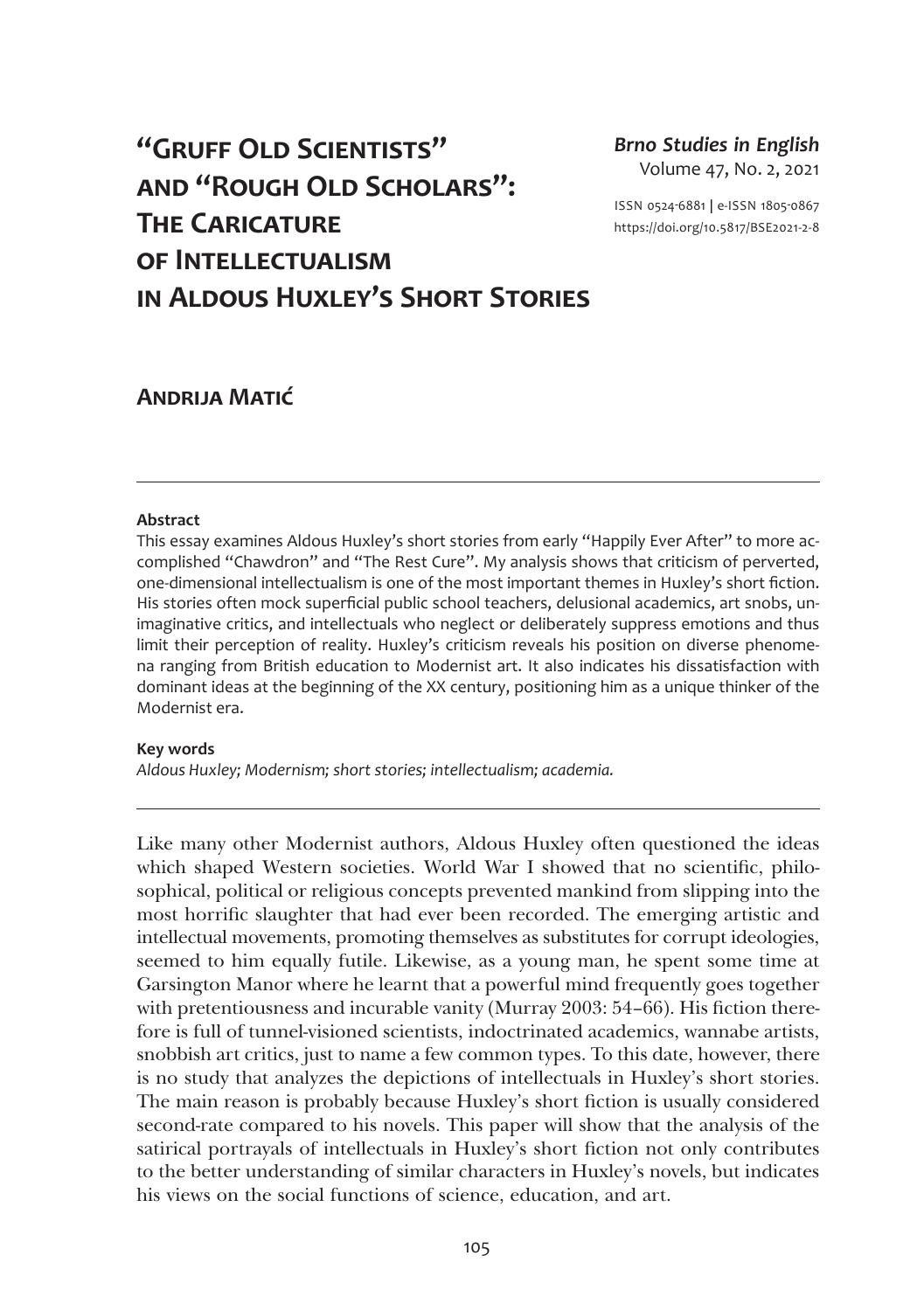## **Aldous Huxley and the Modernist Satire**

Most scholars agree that Modernism should not be seen as a unified artistic movement but, as Richard Sheppard (1997) points out, a "loose-fitting label designating an experience of cultural crisis" (98). That cultural crisis was evoked in different ways which, from today's perspective, seem unrelated and at times even opposed to one another. Still, the majority of Modernist works – regardless of their style and poetic focus – were marked by heavy irony and satire. In *Mrs Dalloway*, Virginia Woolf derided British upper class with its conservative politicians, renowned psychiatrists, and heirs of noble families hosting sumptuous parties for the affluent. Her descriptions were rarely given without sophisticated irony, which Witemeyer (1997) considers one of the main characteristics of Modernism (1). Moreover, Fletcher and Bradbury (1991) believe that irony is "presiding in the spirit of Modernism" (407). On the other hand, in *A Portrait of the Artist as a Young Man,* Joyce mocked Catholic school upbringing designed to impose a permanent sense of guilt and scare children into embracing a rigid Jesuit doctrine. The satire in T. S. Eliot's early poems (until his conversion to Anglo-Catholicism) was so prevalent that Yeats (1936) thought of him as "a satirist rather than a poet" (xxii). Eliot (1957) used satire in his essays as well, labelling New Critics, for instance, as a "lemon squeezer school of criticism" (126). The satire in some Modernist works targeted outdated artistic concepts, which led scholars such as Michael Bell (1999) to believe that Modernism was a "turn against an earlier generation's aestheticism" (26). Modernist authors also ridiculed previous philosophical, sociological and scientific ideas, or, as Childs (2000) argues, "nineteenth-century stalwarts such as empiricism and rationalism" (19).

Although not a typical Modernist, Aldous Huxley shared this characteristic with his peers. His early novels such as *Crome Yellow* or *Antic Hay* were praised for their witty satire. His essays contain satirical passages, too, directed primarily against dominant political, religious, and sociological ideas at the beginning of the XX century. Few critics, however, have analyzed this aspect in his short stories, where satire is employed mostly to depict superficial intellectuals.

## **Huxley's Intellectualism in the Literature**

Scholars and biographers have different views on whether Huxley was an intellectual or a mystic or a thinker who amalgamated both roles. Nicholas Murray (2003) has entitled his most influential book *Aldous Huxley: An English Intellectual*. He believes that Huxley has undergone different stages in his works – from "Olympian intellectualism" to a socially responsible position in which the author "would recognize that the contribution of the intellectual to society is in collaboration with the existing know-how rather than in a speculation that risk becoming self-indulgent" (298). Sybille Bedford (1973) underscores that Huxley criticized D. H. Lawrence for his "anti-intellectualism" and "dislike for science" which was "passionate and expressed itself in the most fantastically unreasonable terms" (192). Frederick W. Conner (1973) claims that Huxley "sided with intellectuals"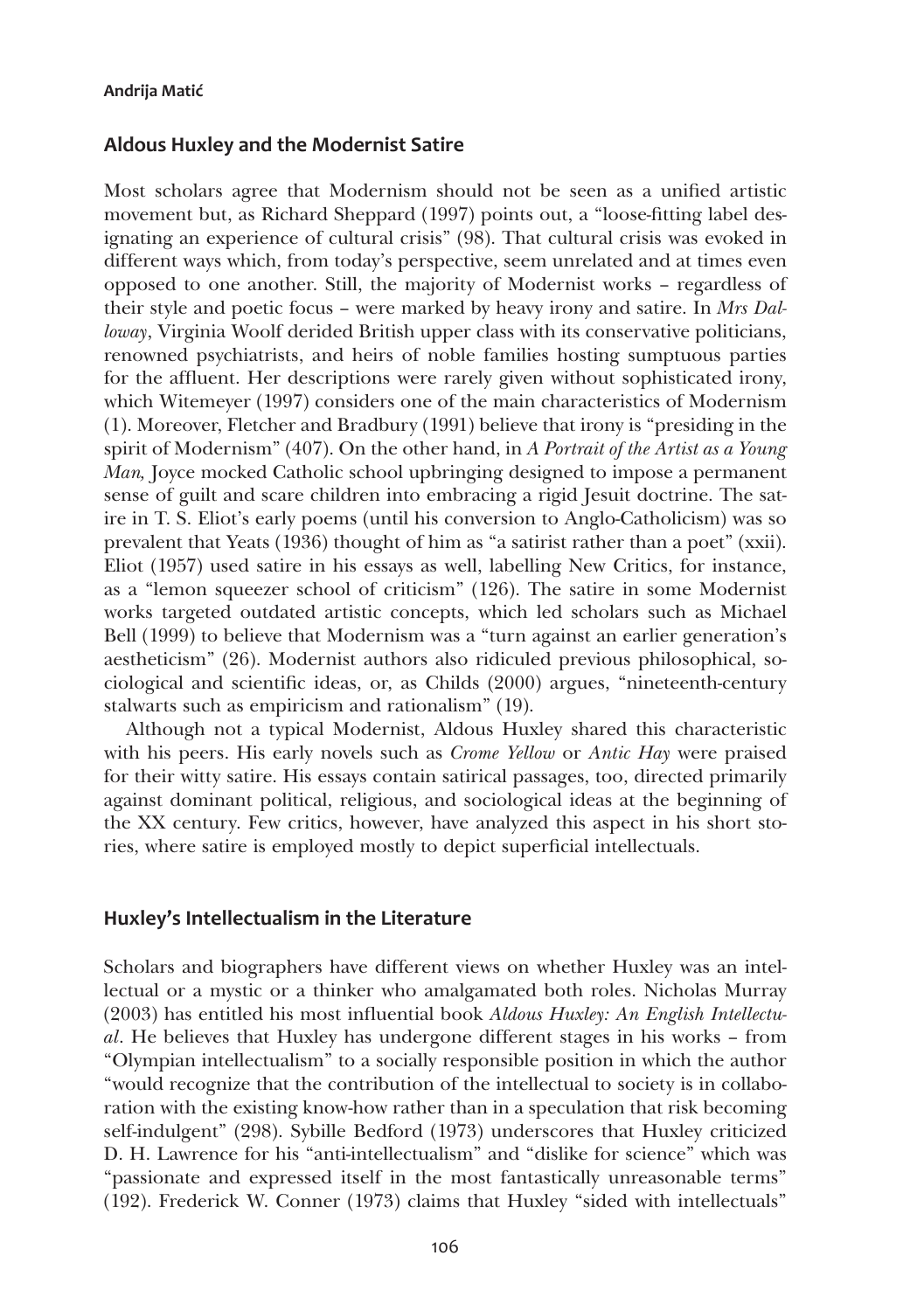and criticized mysticism and Oriental spirituality until 1925, whereupon he became more inclined toward mysticism (286). Sally A. Paulsell (1995) claims the opposite. In her essay on the use of color and light in Huxley's literature, she writes that Huxley started his mystical journey with his first collection of poems in 1916 (81). Paulsell points out that in 1928, "Huxley temporarily neglects the literary expression of his mystical vision […] in order to satirize perverted sexual relationships and perverted scientific reason" (93). June Deery (1996) claims that Huxley's "interest in mysticism was neither a temporary phase of youth nor the final aberration [but] one philosophy that unites all his works after 1936" (109). Some scholars think that Huxley has never reached higher mystical level due to his intellectualism. Kulwant Singh Gill (1981) asserts that Huxley "did genuinely knock at the doors of the Kingdom of Heaven, but the Kingdom of Heaven never revealed its celestial glory to him" because "he was a pilgrim who was encumbered by heavy intellectual baggage" (612). Jerome Meckier (1969) has given perhaps the most comprehensive description of Huxley's intellectual mysticism: "An intellectual with a distrust of mind and language, an artist who prefers unpopular truth to artistic effect, […] a life worshiper who feels the physical will always let you down, Huxley is an alleged mystic who is always clear and rational, a knowledgeable scientist who has written the century's severest critiques of science" (7).

Nevertheless, scholars are unanimous when it comes to Huxley's portrayals of one-dimensional scientists and intellectuals in his novels, especially the ones that suppress or completely ignore their emotional life. David Bradshaw (1996) points out Huxley's satirical depiction of "Einstein craze" in *Crome Yellow*, emphasizing a peculiar way in which Denis Stone experiences Einstein's theory of relativity (196). In his reading of the same novel, Robert S. Baker (1982) focuses on Scogan – a character widely believed to be based on Bertrand Russell – and suggests that his "comically fastidious aversion for nature and his preference for a world that systematically testifies to the power of human intellect is a typical instance of the self-imposed ignorance characteristic of the burrower" (36). Ronald T. Sion (2010) sees Shearwater from *Antic Hay* as someone who "represents the one-dimensional, soulless product of an exaggerated emphasis on science that is divorced from human values" and who "has lost all sense of empathy and passion because he has forfeited his essential human nature" (38). Meckier (1969) stresses that the name Shearwater "accentuates his insistence that life revolves around kidney research: for him, life is sheer water" (16). Shearwater, according to Meckier, is part of the human orchestra which has "gone haywire," an instrument which, "instead of striving for unity [...] remains by choice separate and alone" (16). In an essay on Huxley's relation to D.H. Lawrence, Pierre Vitoux (1974) says that Lord Edward Tantamount, the reclusive scientist from *Point Counter Point*, is "an extreme intellectual introvert" who "does not base his thoughts on external facts" and who "is helpless in personal relations" (510). Meckier (2002) thinks that in *Brave New World*, Huxley "caricatured H. G. Wells and Sir Alfred Mond […] because he considered both men proponents of antihumanistic rationalization" that could "reduce human beings to machines by destroying freedom and individuality" (432). In his analysis of the same novel, Brad Congdon (2011) emphasizes Huxley's fear not of any "scientific technique" but of a religion that could "lead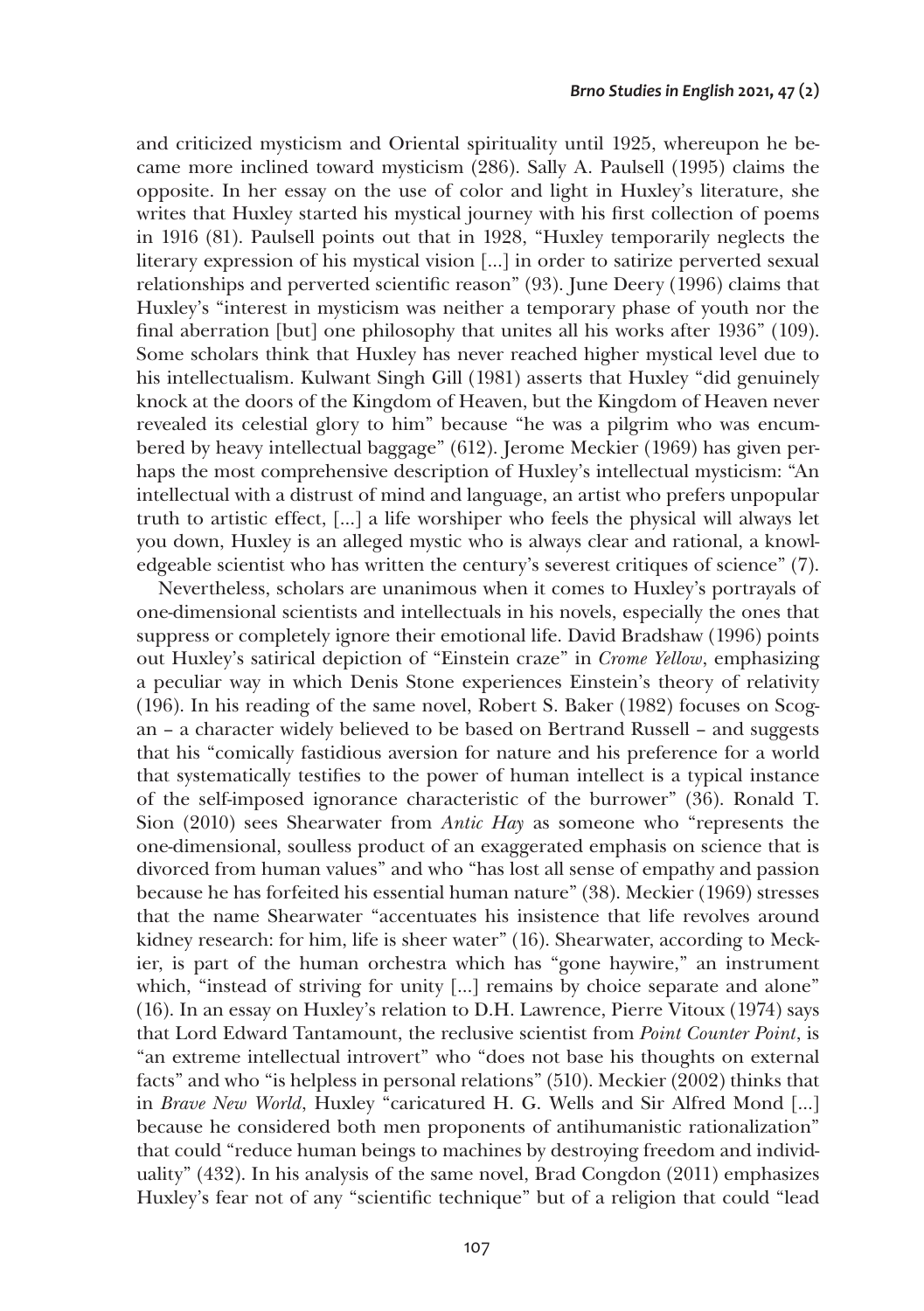men to use scientific knowledge and powers in morally corrupt, dehumanizing ways" (100).

However, no studies have explained the satirical characterizations of intellectuals in Huxley's short stories. This paper will show that some characters in Huxley's novels, more accomplished and thus more popular in the literature, have been sketched in his early short fiction. It will also indicate Huxley's attitude toward some Modernist movements and their over-intellectualization of art. Finally, this paper will prove the consistency in Huxley's opinion on the relation between European intellectuals and the society in the early XX century.

## **One-Dimensional Intellectualism in Huxley's Short Stories**

In "Happily Ever After", Huxley mocks the sterility of British and expatriate intellectuals at the beginning of the XX century. Alfred Petherton is a respectable academic whose name can be found on several "meritorious, if not exactly brilliant, books" (Huxley 1992: 15). He relishes quoting from his vast knowledge, but he also loves to read gossip columns in *The Times*. He can talk with the same delight about Gibbon's *The History of the Decline and Fall of the Roman Empire* and the forthcoming marriage of a person named Beryl Camberley-Belcher. The outcome of his teaching philosophy is best seen in his daughter Marjorie. Spoon-fed with classical history all her life, she hates anything related to the subject matter. But the father never fails to ignore his daughter's feelings. At luncheons, his favorite time for evoking ancient masters, Petherton often surprises her with a question such as: "Do you remember, dear child, whether it was Pomponazzi who denied the personal immortality of the soul, or else that queer fellow, Laurentius Valla?" (19) It is not a surprise that Marjorie turns into a passive young woman unable to understand anything beyond her cushioned world. Huxley once wrote that "one has no idea […] how bottomlessly stupid learned men can be" (Murray, 2003, 274). Alfred Petherton is among the first characters in Huxley's prose to fit the profile.

The Reverend Roger, Petherton's brother and "a master at one of the most glorious public schools" (Huxley 1992: 27), adheres to even more idiosyncratic methods. Sporting a military crew cut, he suggests that students should be regularly beaten up because, "if you can't hammer knowledge in at their heads, you can at least beat a little in at their tails" (28). Although he teaches Latin verses and Greek grammar, he believes that the core of solid education is discipline. He detests scientists not only because some of them deny God's existence but because they are not able to keep discipline. That is why he considers teaching science a waste of time. He even thinks that schools shouldn't provide housing to scientists due to their atheism and reluctance to attend church ceremonies (29). His monologues, however, are not limited to the problems in curriculum and religious sentiment among public school teachers. Inspired by his brother's exquisite port, the Reverend Roger reveals his policy on the poor, as they have "plenty to eat, plenty of money, and no taxes to pay" (35). Not only do such statements indicate the privileged bubble of his caste but his callous attitude toward the working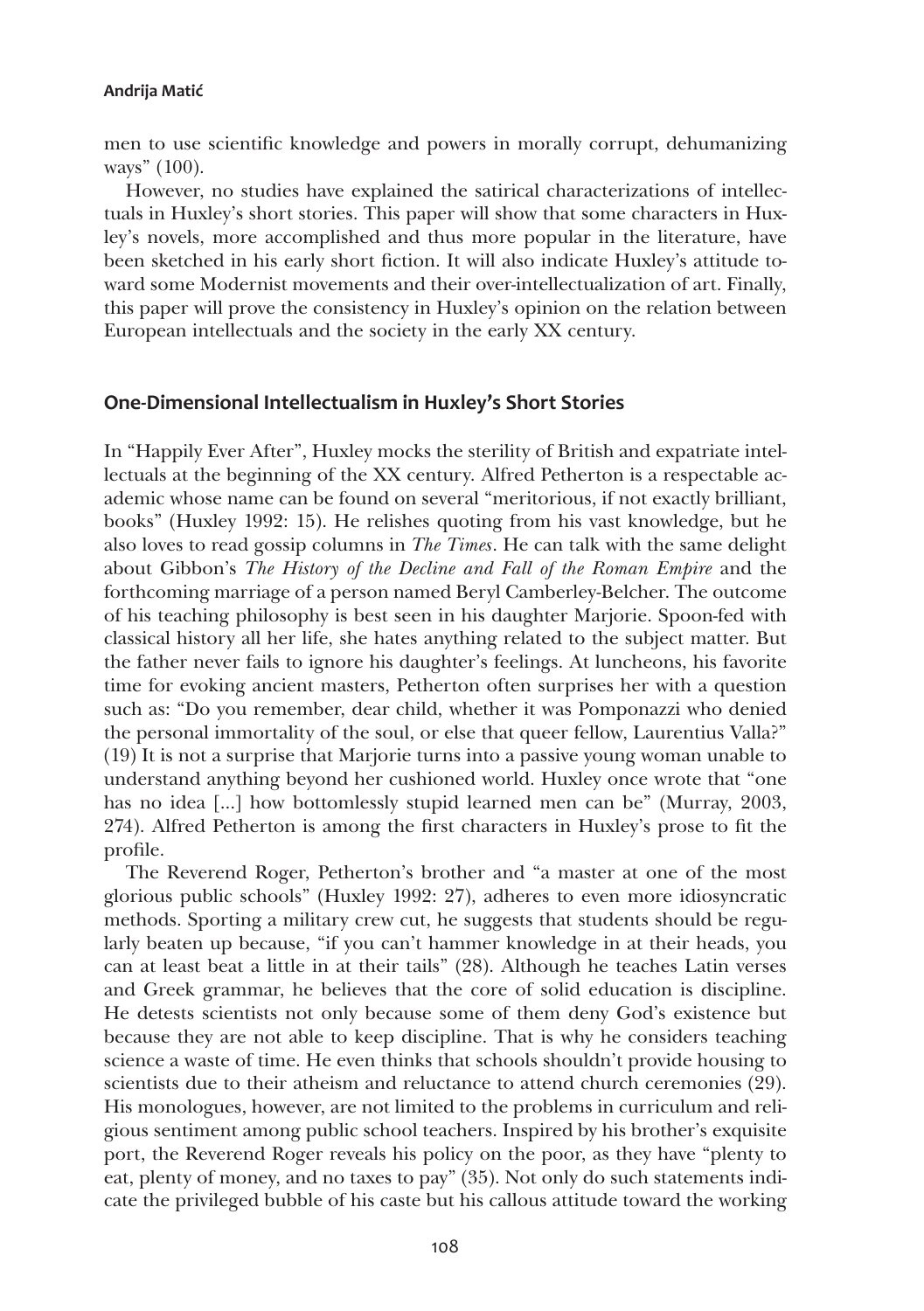class people in Britain who mostly suffered during WWI either as soldiers or the victims of the economic downturn. Likewise, upon hearing that Marjorie's fiancée Guy has died on the battlefield, Roger is more worried about the obituary he should send to the *Times* than Marjorie's pain. And when he has the opportunity to console his niece, he offers only dry words taken from his latest sermon. The Reverend Roger is the representative of the XIX century religious education, unwilling to accept the modern world which is embodied in scientific discoveries and especially reshuffling of the old class-based society where the clergy was guaranteed a major role, the society of "organized sacramentalism," as Huxley (2009) calls it in *The Perennial Philosophy*, that "gives to the priestly caste a power which it is all too natural for them to abuse" (270). What Roger shares with his brother Alfred is a façade of classical knowledge that conceals pathological egoism and lack of empathy. Such self-centeredness and inability to experience deeper feelings will be the main characteristic of most Huxley's scholars and intellectuals—from his early short stories to late novels.

Jacobsen, Alfred Petherton's friend and former student, comes from a new generation of scholars. He is not British but "a Norwegian, born in the Argentine, educated in the United States, in France, and in Germany" (Huxley 1992: 14). He is a master of small-talk, extremely polite and correct, a man who can see through the religiosity of the British clergy and pretentiousness of academia. His brilliant mind, however, never reaches beyond looking down on people and justifying his superiority. His religious belief is ambiguous: Jacobsen respects the church as an institution, yet he cannot stand the "childish imbecility of its representatives" whose "intellect [is] only a little less limited than that of an Australian aboriginal" (21). Perhaps his biggest peculiarity is his conscious suppression of emotions. Unlike Alfred and Roger Petherton, who can hardly feel anything other than simple pleasures and physical discomforts that go with their age, Jacobsen is capable of more profound feelings. Nevertheless, his daily routine, apart from writing and thinking, entails "never letting [himself] to be moved by external things" (31), as he admits in a conversation with Guy. That is why he is surprised when he learns that George has lost his leg in the war:

George had lost a leg. There would be no more of that Olympian speed and strength and beauty. Jacobsen conjured up before his memory a vision of the boy running with his great fawn-coloured dog across green expanses of grass. How glorious he had looked, his fine brown hair blowing like fire in the wind of his own speed, his cheeks flushed, his eyes very bright. And how easily he ran, with long, bounding strides, looking down at the dog that jumped and barked at his side! (40)

Hardly does he manage to rationalize George's amputation – his ingenious brain has tied it to the differences in tone between the English word *stump* and its French translation *moignon* – when he learns that Guy has been killed. This time Jacobsen cannot shake it off and surrenders to the overwhelming grief. Jacobsen is one of many characters in Huxley's fiction (for instance, Brian Foxe) who are endowed with intellect to see the world as it is, maybe even to perceive the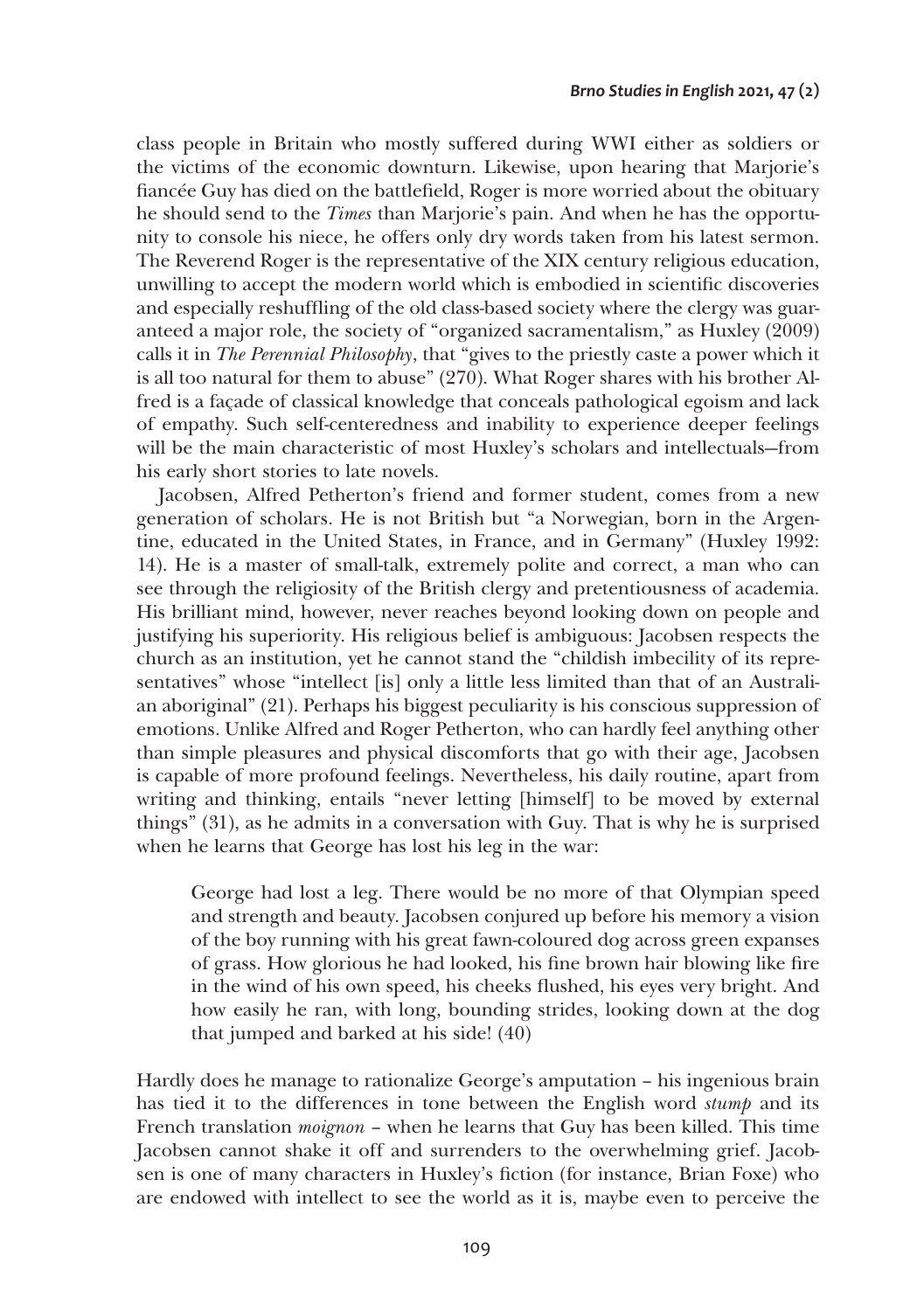comprehensive "divine reality," as Huxley usually called it, but they never reach it due to their "one-pointedness" that usually leads to the "more or less total atrophy of all but one side of the mind" (Huxley 2009: 299).

Emberlin in "Eupompus Gave Splendor to Art by Numbers" is another scholar, an academic "in the best sense of the word" (Huxley 1992: 48). Although an erudite and a prolific writer, he never bothers to publish his works. To him it is mere exhibitionism. Only once did he publish a book of poetry, but soon afterwards he became ashamed of it, seeing no other option but to collect all available copies and burn them. He has often experimented with bizarre schools of thought (e.g. Mnemonics, which prompted him to construct a syllogizing machine). His latest passion is Eupompianism, a sect established in memory of an obscure Greek painter Eupompus who devoted his life to worshipping numbers. As with all other ideas he followed in the past, Emberlin has become a pious Eupompian. He finds parallels between the number of tiles in his bathroom and the ones in Holborn public lavatories. He sees an unusual metaphysical value of the Trinity, as it is "three in one" and "one in three" at the same time (54). Emberlin is an embodiment of what Huxley calls an "introvert Procrustes, who would chop and trim the objective world in order that it may fit the bed he has prepared for it in his mind" (Huxley 1957: 47). However, the focus of Huxley's criticism in this story is not only on scholars or "easy targets", as Virginia Woolf wrote in an anonymous review of *Limbo* (Murray 2003: 119). He also mocks over-intellectualization of art, so much present in Modernist movements. Huxley has often admonished their rejection of "obvious truths" or simple concepts of ordinary life. In "Art and the Obvious," analyzing the perception of reality in the contemporary art, Huxley (1931) writes that modern artists explore "only a tiny fraction of existence" (26) and limit themselves to "incompleteness, to sterility, to premature decrepitude and death" (29). Eupompus perfectly illustrates Huxley's opinion. He had been an accomplished portraitist until he sacrificed his craft for the idea that numbers were the sole reality and superior to boundless artistic expression. Upon realization that he had wasted his best years in pursuit of "numerical foundations", he killed his admirers first – or Philarithmics, as they called themselves – and eventually took his own life.

The suppression of emotions and over-intellectualization of art are important topics in "The Tillotson Banquet". Spode is an ambitious scholar who befriends Lord Badgery, hoping that the nobleman will help him climb the social ladder. The narrator introduces him with characteristic Huxleyan irony. Spode is not a snob, which is stressed twice, but he cannot help thinking that having dinner with Lord Badgery is "a definite event in his life, a step forward, he felt, towards that final success, social, material, and literary, which he had come to London with the fixed intention of making" (Huxley 1992: 120). After a conversation with Lord Badgery on Walter Tillotson, a forgotten painter from the mid XIX century, Spode discovers that he is still alive at the age of ninety-seven and that he lives in a slum. They develop a plan to organize a banquet in Tillotson's honor, with the aim of raising funds which would enable the painter to move to a more humane environment. But each of them has an ulterior motive. Spode thinks that the rediscovery of the great painter will boost his reputation in London's art world.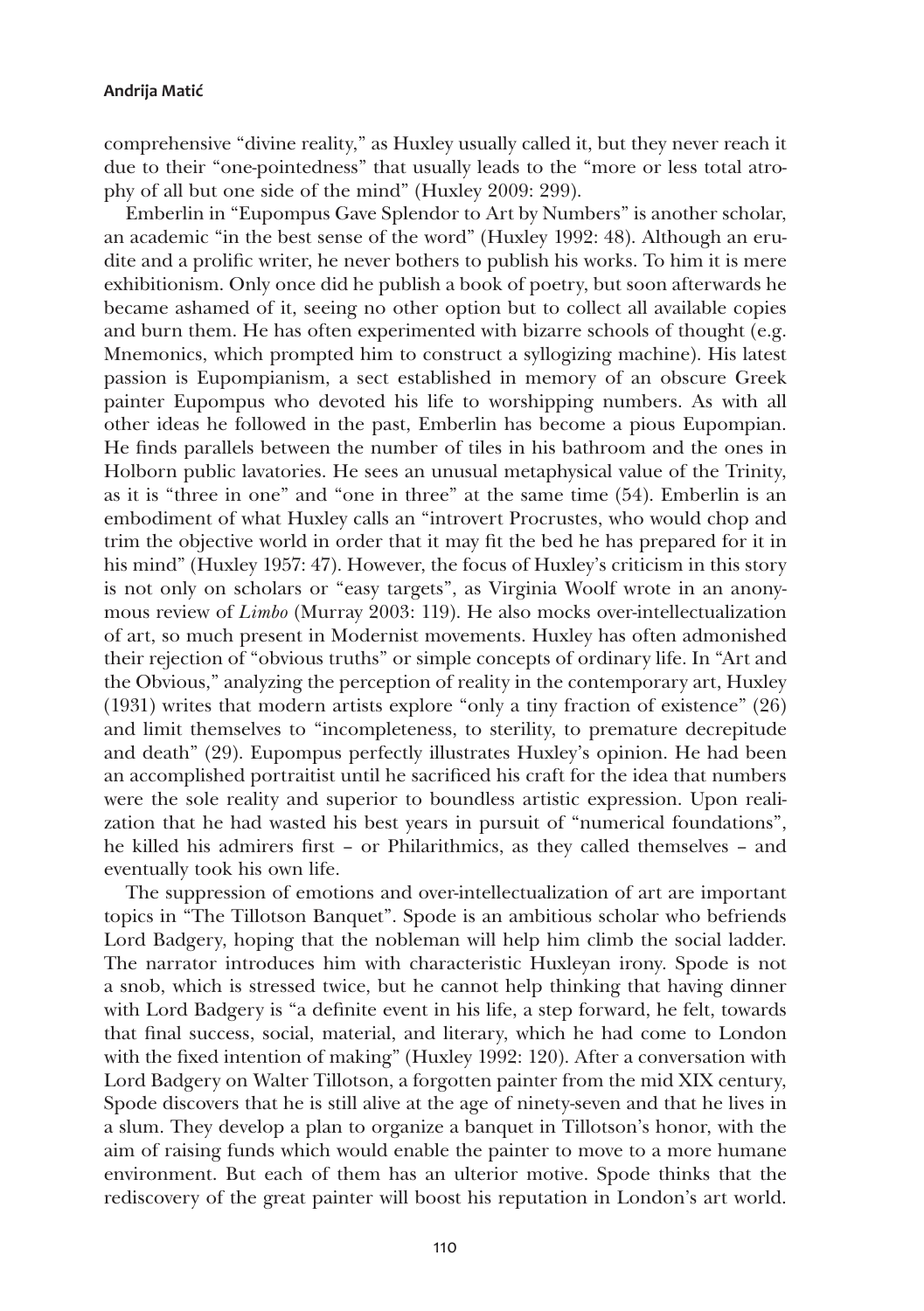Lord Badgery, although disappointed on hearing that Tillotson will not decorate his private gallery with frescoes, encourages Spode's idea because it is a rare opportunity for him to invite embittered artists and critics and to see them quarrel. One of Huxley's main objections to intellectualism – its dissociation from profound emotions – is clearly visible in Spode's conversation with Tillotson. Despite the old man's senility and endless complaints about his living conditions, Spode feels inferior. He is first moved by the old-man's recollections of his master Haydon, and then he feels ashamed:

What was the use of his own youth and cleverness? He saw himself suddenly as a boy with a rattle scaring birds rattling his noisy cleverness, waving his arms in ceaseless and futile activity, never resting in his efforts to scare away the birds that were always trying to settle in his mind. And what birds! wide-winged and beautiful, all those serene thoughts and faiths and emotions that only visit minds that have humbled themselves to quiet. Those gracious visitants he was for ever using all his energies to drive away. But this old man, with his hedgehogs and his honest doubts and all the rest of it – his mind was like a field made beautiful by the free coming and going, the unafraid alightings of a multitude of white, bright-winged creatures. (131).

At the *Café Bomba* where the banquet takes place, Spode is back to his old self, arranging dinner for the audience and taking care of subscriptions. But at least he is able to feel something. Other guests – London's art *crème de la crème* with Dickensian names such as Mrs. Nobes, Mrs. Cayman, and Mrs. Mandragore, the artistic and intellectual hodge-podge which will get its full shape in *Point Counter Point* – consider Tillotson an old clown whose performance has enabled them to come together and demonstrate their superiority. Only when Tillotson constructs a few sane words about an artist's difficult life, do the audience regard him as a human being. They almost wish they had donated more money. Nevertheless, when he continues the disjointed story about Benjamin Robert Haydon, they heave a sigh of relief and burst into clapping, praising the old man for not becoming more respectable. The whole scene illustrates what Huxley called "organized lovelessness" (Huxley 2009: 95). In *The Perennial Philosophy*, elaborating on the current treatment of Nature and its relation to the perception of arts, he writes that such "lovelessness [is] so extreme that we have effectively killed all the fundamental or useful arts" and that "lovelessness in regard to art is at the same time a lovelessness in regard to the human beings" (95). The audience at the banquet do not see art as something beautiful and inspiring, something that could enlighten them and bring closer to other human beings, but merely as a vehicle for conveying their own intellectual superiority.

In "Young Archimedes" Huxley describes what a truly great mind should be. The man of genius, in another twist of Huxleyan irony, is none other than an Italian boy Guido. Although a couple of years older than his friend Robin and endowed with considerable intelligence, he is "patient, tolerant, and untyrannical" (Huxley 1992: 233). The narrator often finds the boy meditating with his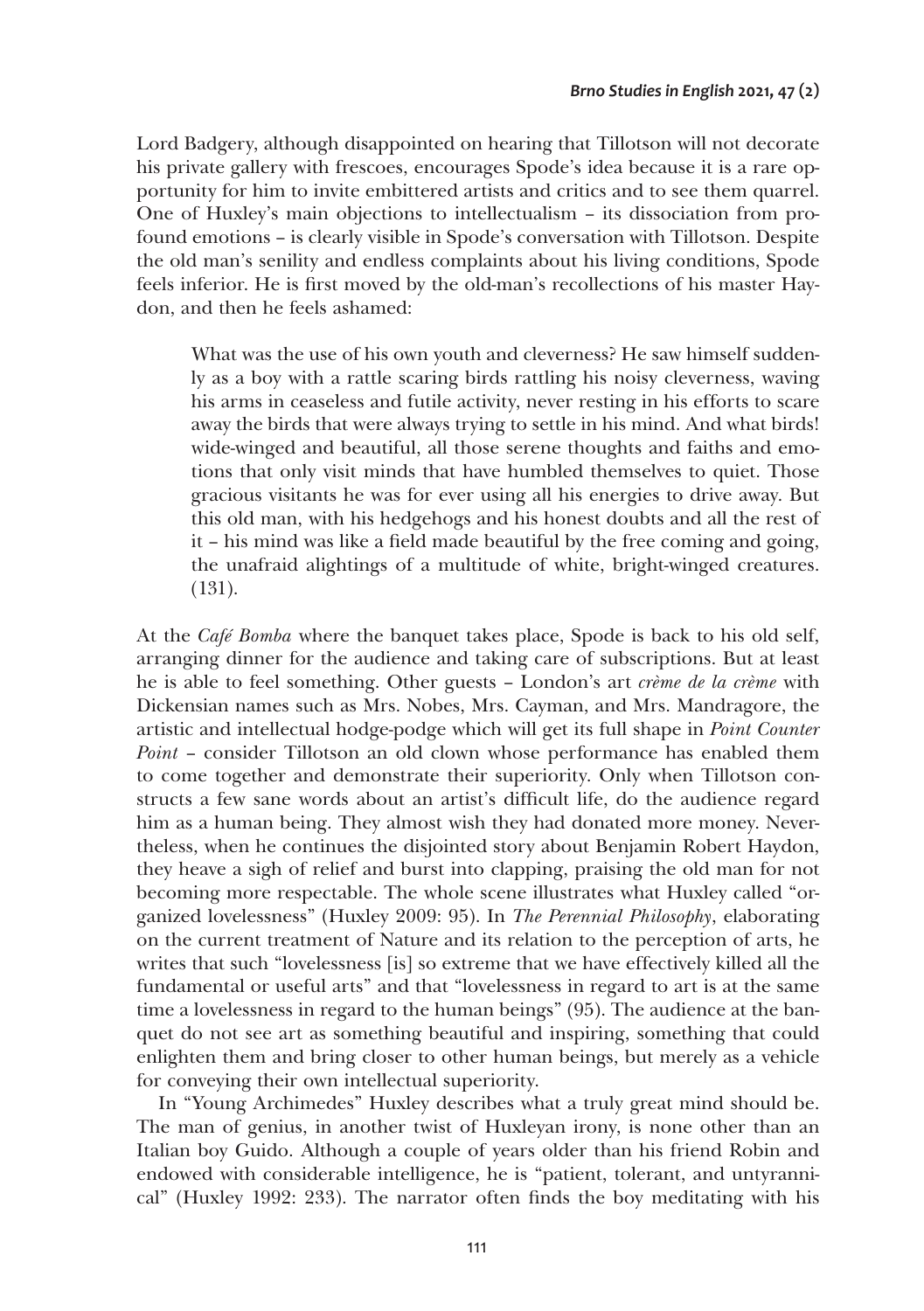chin in hand and elbow on the knee, as if he were an infant version of Rodin's *Thinker*. He understands Euclidean geometry, even though he has never gone to school. What's more, having proven Pythagorean Theorem "in a very untechnical language, but clearly and with a relentless logic," the boy exclaims: "It's so beautiful! It's so easy!" (247). He is also capable of feeling and even interpreting classical music. After listening to Bach's *Concerto in D Minor* for two violins, he hums a long phrase and sees a connection between the two instruments. He doesn't like Strauss' *Till Eulenspiegel* because "the end doesn't seem to come out properly of the beginning." He dislikes Debussy's *Arabesques*, too, and asks: "Why does he say the same thing over and over again?" (242). He is too young to understand what he is listening to, let alone to explain his interpretation in a more sophisticated language, but he possesses a necessary ingredient for any artistic experience: The emotional and intellectual have not been separated in his mind, which is a characteristic that most Huxley's characters lack.

Despite his intelligence and artistic sensibility, he is not condescending to little Robin. And he enjoys playing games with equal passion as when explaining geometric problems. What can such a boy expect in a world where knowledge and creativity limit the experience of life instead of broadening it? Signora Bondi (the irony of her name is self-evident), who has been obsessed with Guido ever since he showed the first signs of his intelligence, takes him to her house in Florence, separating the boy from his family and friends. She forces him to practice the piano more than he wants and forbids him from exploring Euclidean geometry. She considers it a waste of time, evoking the Reverend Roger's remarks on teaching science in British public schools. She does not understand that Guido's potential, in Zygmunt Bauman's words, is "unfulfillable on its own, without assistance of a reason and the reason-bearers" (Bauman 1993: 26). To secure Guido's attachment to her, Signora Bondi tells the boy that his family have abandoned him. She hopes that expensive presents will make up for the change he has never wished for. Not seeing any way out of his captivity, Guido kills himself, jumping off the window. This boy with high intelligence and creativity who never fails to see the importance of ordinary childhood becomes Rampion's "revolt in favor of life and wholeness" (Huxley 2004: 155). He is a powerful contrast to superficial intellectualism which compels minds with great potential to adhere to one aspect of their intellect and neglect their emotional life.

"Chawdron" is a story about the life and death of a wealthy eccentric Benjamin Chawdron. But the real protagonist is Edmund Tilney, a disillusioned literary journalist who has ghostwritten Chawdron's autobiography. He seems to be a strange mixture of Jacobsen, Mark Rampion, and Maurice Spandrell. He shares Jacobsen's emotional void, Rampion's contempt for fake spirituality, and (to a certain degree) Spandrell's attitude to women. Tilney understands the futility of "gruff old scientists, the rough old scholars, the bluff old admirals and bishops, and all the other pillars of Christian society" who strive to become "super-human" (Huxley 1992: 309). He puts businessmen and clergy together with intellectuals and scientists, for he believes, just like Rampion, that all of them have the same goal – to limit holistic experience of life. His disdain for Christianity and organized religion is the most fervent. Referring to Thomas à Kempis'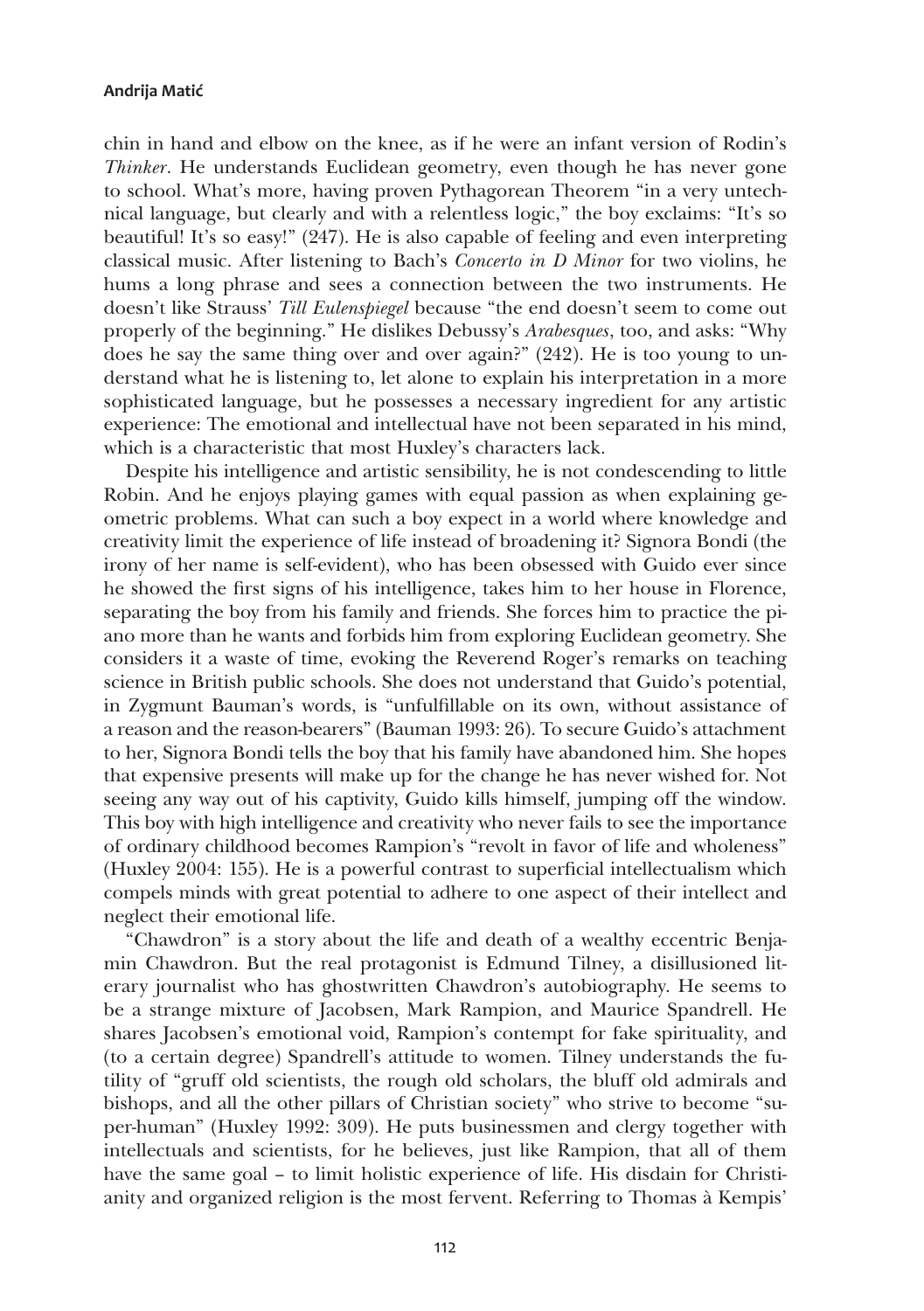*The Imitation of Christ*, Tinley explains that "organized Churches turn out to be nothing but vast and elaborate Academies of Dramatic Art," where people learn how to master the roles of "Jesus or Podsnap or Alexander the Great, or whoever the local favorite may be" (323). His monologues are full of condescending remarks on pretty much every person he talks about. He mocks Chawdron for "having no taste, and being whole without education" (317). He pities a woman named Sybil whose first husband was Jewish, while the second one was Mexican Indian. As Claudia Rosenhan (2005) claims, his statements, albeit racist at first glance, are meant to indicate the social status of Sybil's husbands (97). Finally, his descriptions of Maggie Spindell evoke Maurice Spandrell's misogyny and his "sadistic desire to humiliate women" (Baker 1974: 127). Among Tilney's numerous descriptions of Chawdron's "Little Fairy," the most memorable is the "blood-curdling" way in which she says "be-yütiful," which is "long-drawnout with the oo sound thinned and refined into German u-modified" (Huxley 1992: 321).

However, he has a trait that the majority of similar characters in Huxley's fiction do not possess. He understands his limitations and is not afraid of admitting them. At times, he even enjoys talking about his failures. Unlike Jacobsen, he knows that his literary talents are at best mediocre. He may have written a few decent articles and one good book – Chawdron's *Autobiography*, which he cannot claim as he has ghostwritten it – but he is well aware that his writing will never secure him a place in the literary pantheon. In one of his monologues brimming with self-pity, Tilney explains that he has always been familiar with the *idea* of life but never felt it in real time:

Thanks to the books and the ideas, I never learnt how to deal with real situations, with solid people and things. Personal relationships – I've never been able to manage them effectively. Only ideas. With ideas I'm at home. With the *idea* of personal relationships. For example, people think I'm an excellent psychologist. And I suppose I am. Spectatorially. But I'm a bad experiencer. I've lived most of my life posthumously, if you see what I mean; in reflections and conversations after the fact. As though my existence were a novel or a text-book of psychology or a biography, like any of the others on the library shelves. An awful situation. That was why I've always liked the bitches so much, always been so grateful to them – because they were the only women I ever contrived to have a non-posthumous, contemporary, concrete relationship with. (310)

Tilney criticizes the dominance of analysis over experience, prevalent in most forms of intellectualism. He describes his life as a chain of "posthumous" reflections. He realizes that he has never experienced the fullness of life, only its filtered version. His words evoke what Huxley described as "consistent intellectualism" which "may be socially valuable" but makes for "individual death" (Huxley 1937: 99). Tilney is another intellectual in Huxley's short fiction with a potential to uncover deeper layers of reality; yet he never attains that level partly because of his egoism and partly because of his self-loathing joy.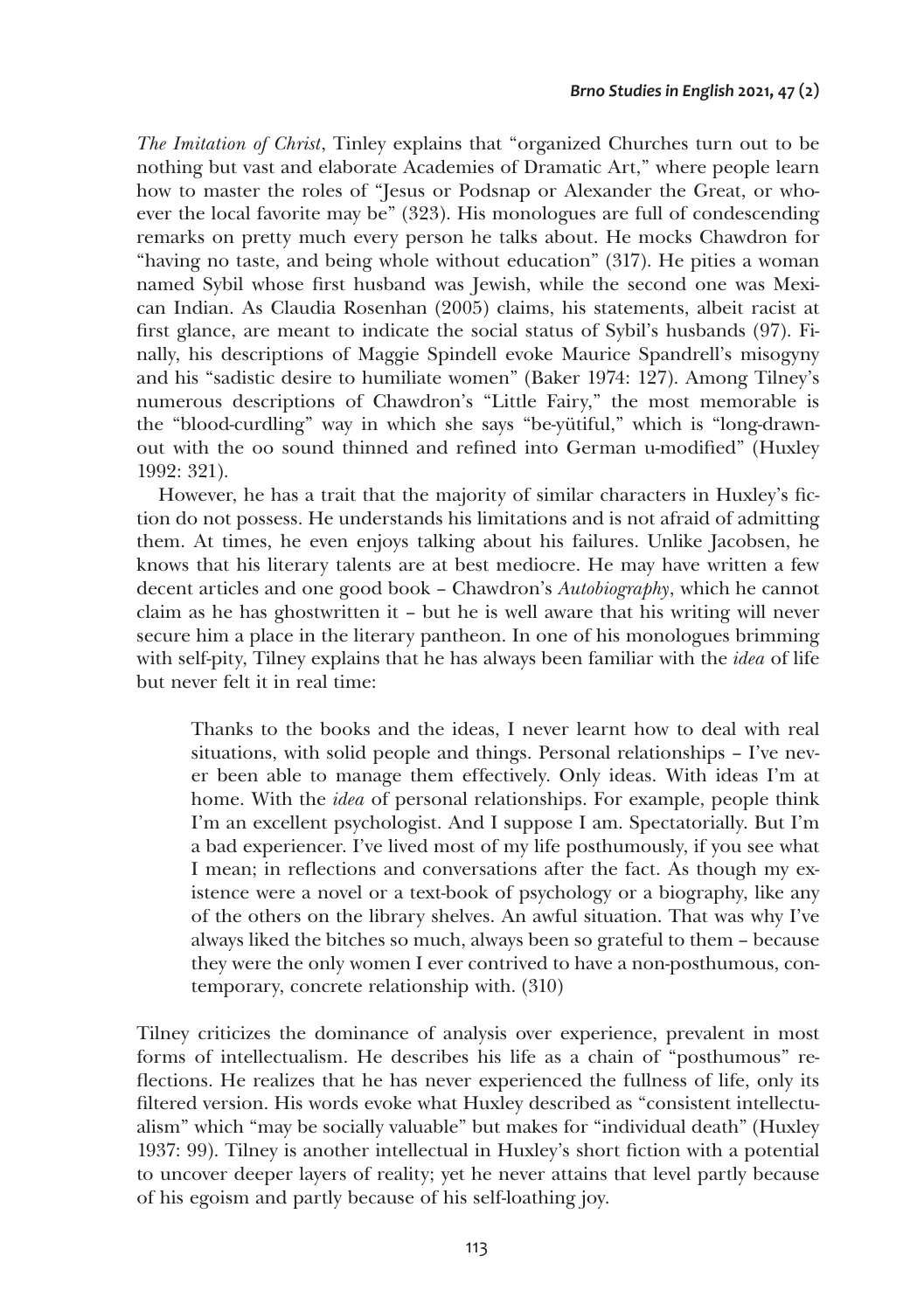Moira Tarwin, the protagonist of "The Rest Cure", had similar upbringing as Marjorie Petherton from "Happily Ever After". She has been raised by her grandfather Sir Watney Croker, "one of the most eminent physicians of his day" (Huxley 1992: 338), whose early work on duodenal ulcers became a classic in its field. Moira spent most of her youth surrounded with intellectuals of all sorts. Her childish remarks on high-brow topics such as the Absolute or Britain's industrial future were always a source of great amusement. The guests at Sir Watney Croker's dinner parties, which only the most privileged could attend, enjoyed retelling Moira's frivolous comments, treating her as "hardly more than their mascot" (361). She married her grandfather's friend John Tarwin, a research student and literature lover. She admired him in the beginning, but soon realized that he would drag her into the same lifeless pattern from which she desperately wanted to escape.

At first glance, her husband seems to be a different kind of intellectual. Not tied to any particular academic position, he has been "all over the place – tropical Africa, India, North and South America" (339) and he also worked in London, Japan, Germany, and the Rockefeller Institute in New York. Unlike most of Huxley's reclusive intellectuals and scholars who live alone and are more or less isolated from the world, he likes making love to his wife (far too often, as Moira feels) and at times he talks "in his furriest voice about Love and Beauty and necessity of being like Goethe" (342). As Huxley once wrote about the poetry of Conrad Aiken, "his emotions are apt to degenerate into a kind of intellectual sentimentality, which expresses itself only too easily in his prodigiously fluent, highly colored verse" (Huxley, 1958, 96). Although Tarwin is not a poet, he fits the profile of the intellectual sentimentalist. He is also a "pet-fancier" like her grandfather, treating his wife as a child and even retelling her naïve comments in public. And he is obsessed with himself. That is why Moira detests his soliloquies on beauty and love. As he tells him during one of their bitter fights, he knows what he should feel about women but has never really felt anything other than his own superiority.

Five years later Moira is in Florence, where she has gone to cure her frayed nerves. Her marriage has turned into a disaster. She hates the slightest thought of John Tarwin, let alone the idea of living with him again. As other similar characters in Huxley's fiction, the unhappy women crippled by conservative intellectualism and unaccustomed to ordinary life (Marjorie Carling from *Point Counter Point*  is another illustrative example), Moira Tarwin is an easy prey. She falls in love – or rather becomes obsessed – with Tonino Vasari, the first good-looking man who impresses her with impeccable manners and feigned affection. He meticulously plays the role of a romantic lover before he talks her into giving him the money to help his father. Her tragicomic suicide comes more as a consequence of brutal realization that she will never escape the sterile intellectual pattern which has been forced upon her than because of Tonino's betrayal.

## **Conclusion**

This analysis shows that the caricature of intellectualism is an important topic in Huxley's short stories. However, it would be wrong to say that Huxley was against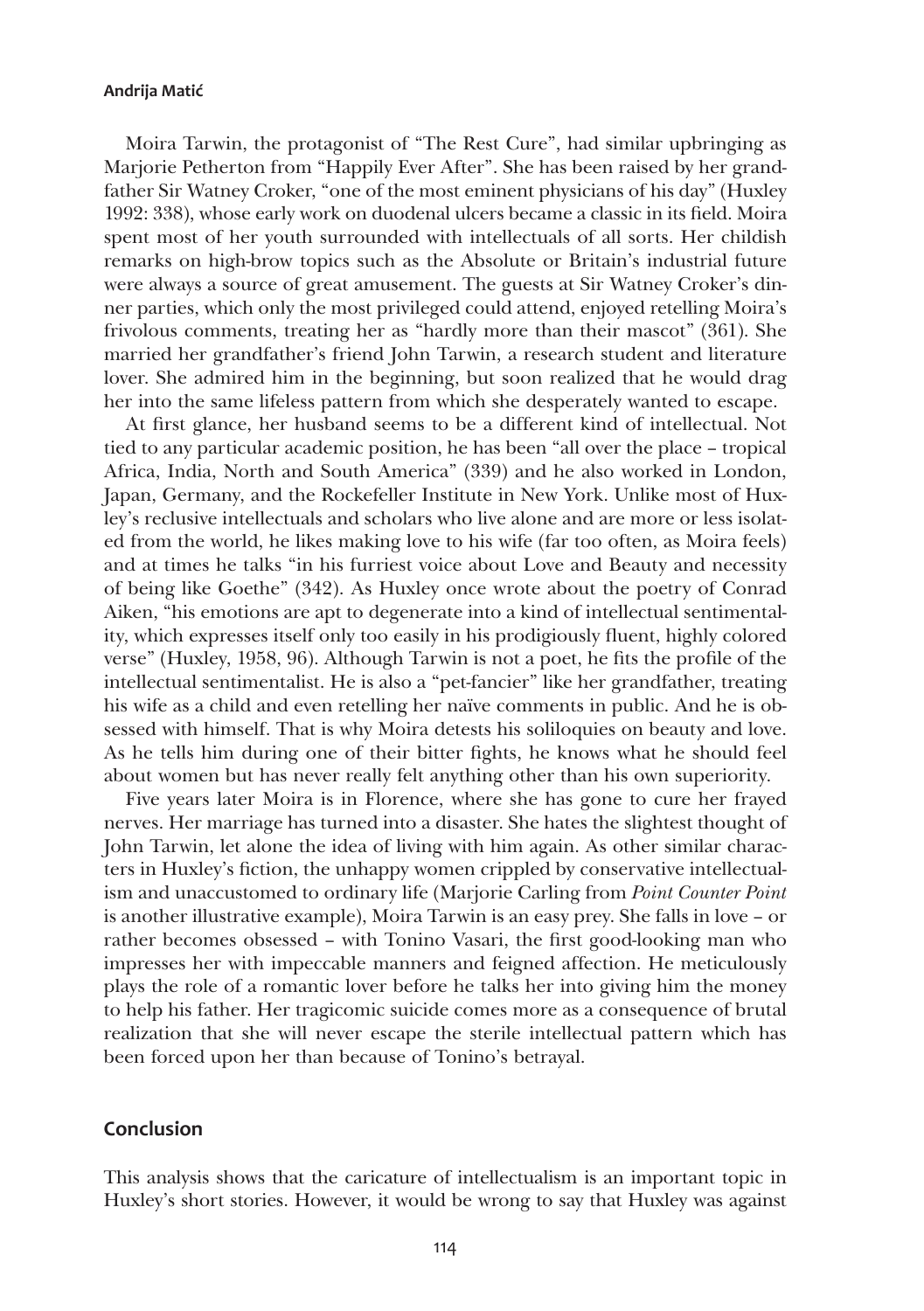intellectuals or scientists in general. He came from a "formidably long-standing intellectual aristocracy" (Murray 2003: 18). T. H. Huxley was his grandfather. His mother Julia was Matthew Arnold's niece and one of the first women to graduate from Oxford University. His brother Julian was a distinguished biologist and the first director of UNESCO. Aldous himself was an erudite and staunch advocate of science, particularly of new theories emerging in the first decades of the XX century. He was among the rare authors to emphasize the importance of modern physics, biology, and chemistry (Deery 1996: 59). He also lambasted the writers who did not bother to learn even the basics of science or who boasted about their ignorance (17).

Still, he usually depicts intellectuals with heavy irony and sarcasm. This seeming paradox is usually explained in the literature as his youthful protest against the intellectual climate in which he grew up. But there are more important reasons for Huxley's satire. First of all, Huxley mocks intellectuals for suppressing their emotional side. Having committed their whole beings to their limited fields of knowledge, the characters such as Alfred and Roger Petherton, Emberlin, and Sir Watney Croker are devoid of profound emotions, evoking other, more famous characters in Huxley's novels such as Scogan, Shearwater, and Lord Edward Tantamount. In his essay "To the Puritan All Things Are Impure," Huxley (1931) states that a "man is an animal that thinks. To be a first-rate human being, a man must be both a first-rate animal and a first-rate thinker" (159). Other intellectuals in Huxley's short fiction such as Jacobsen, Spode, Tilney, and John Tarwin have occasional emotional outbursts, although they are undermined by intellectual sentimentality or simply not strong enough for a radical change. The egos in all those characters are too inflated to allow any transformation. From time to time, Huxley shows the victims of one-dimensional intellectual upbringing such as Marjorie Petherton, Moira Tarwin, and the young Archimedes Guido, all of whom are forced to grow without emotional support. Therefore, the characters mentioned above contradict Conner's (1973) opinion that Huxley "sided with intellectuals" in his early works until 1925 (286). Both Huxley's early short stories and novels indicate that he did not approve of one-sided intellectualism.

Huxley also criticizes the detachment of many intellectuals and educators from their immediate surroundings. In "Happily Ever After," one of the Reverend Roger's most brilliant ideas is to tax the poor because, in his opinion, they live better than other citizens. His relation to the soldiers in WWI is equally bizarre, even if they come from his inner circle. Having learnt that Guy, Marjorie's fiancée, has been killed in a battle, the Reverend is more concerned with writing an appropriate obituary than comforting his bereaved niece. Huxley's satire is not only reserved for British academics and public school teachers but for expatriates as well. Jacobsen shares the Reverend Roger's attitude toward the tragedies of WWI. He boils down George's amputation to a pun between the English word *stump* and its French translation *moignon*. Likewise, upon hearing of Guy's death, he is unable to deal with the news as a mature man, so when Marjorie comes in the room, he escapes through the window. Many Modernist authors wrote about young men who came back from the war incapable of having a normal life due to a physical disability or mental health issues. In that regard, Huxley may have never created a remarkable character such as Septimus Warren Smith, but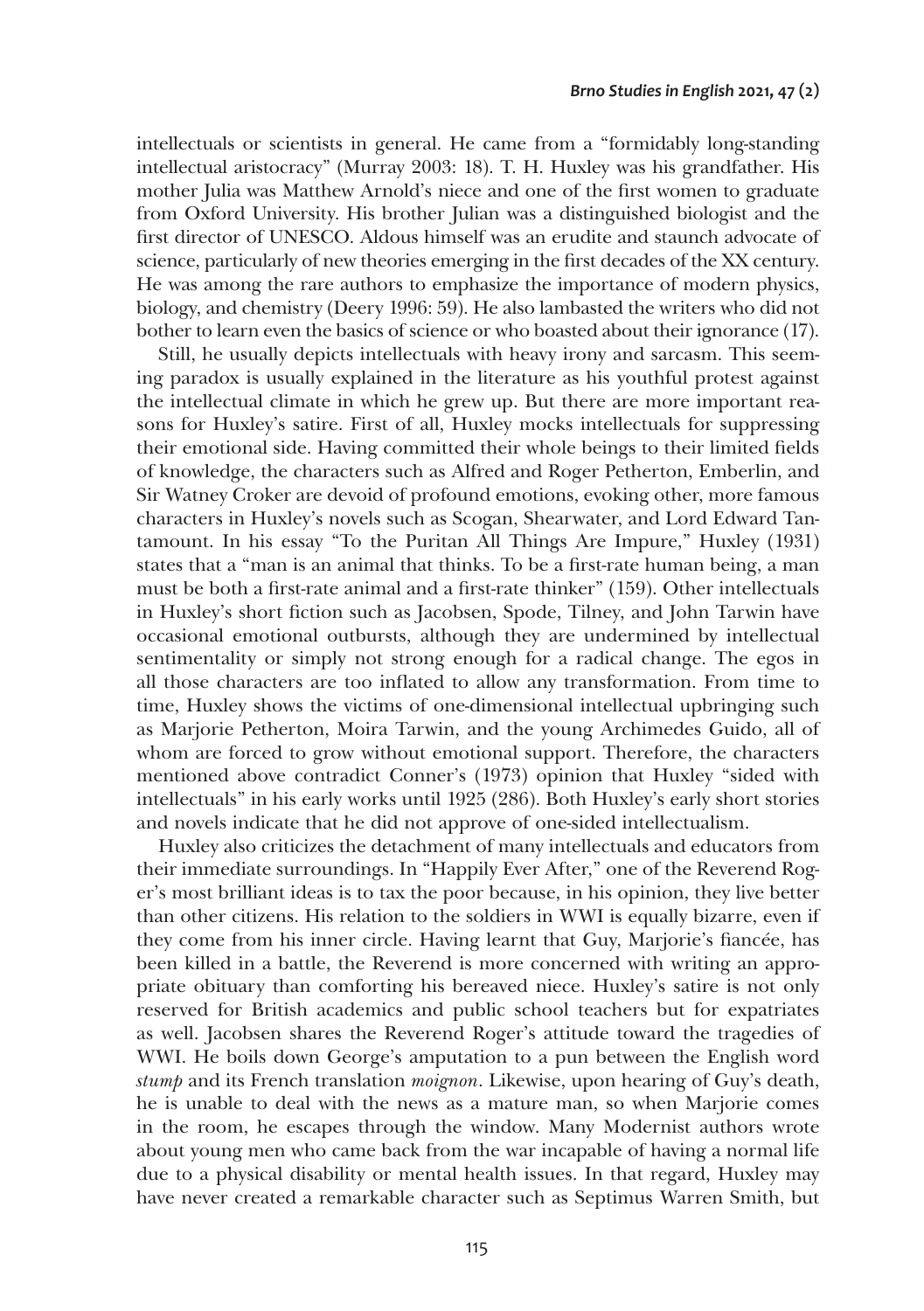instead—in both his short stories and novels—he mocked privileged intellectuals for their appalling indifference to the social tragedy that continued after WWI. This paper therefore confirms Nicholas Murray's (2003) opinion that Huxley chose "the contribution of the intellectual to society" over "the speculation that risk becoming self-indulgent" (298).

Although Huxley's short stories correspond in many aspects with other Modernist texts, they also criticize the over-intellectualization of art, which Huxley attributed to some Modernist artists. In "Eupompus Gave Splendor to Art by Numbers," Emberlin, a pious follower of Eupompianism, is the caricature not only of Modernist obsession with schools and movements but also of intellectual exclusivism. In "The Tillotson Banquet", Huxley satirizes artistic opportunism and snobbery. Spode believes that the rediscovery of the forgotten painter will raise his status in the art circles. Lord Badgery sees the banquet as an opportunity to bring together art critics and see them quarrel. London's art audience, embodied in characters such as Mrs. Nobes, Mrs. Cayman, and Mrs. Mandragore, come to the banquet to compete with one another and exercise their sarcasm. All of them have one thing in common: They do not use art to reach more profound dimensions of human existence and become connected to other people. For them, art is just another field where they can show their intellectual superiority.

But the most important reason for Huxley's criticism of scholars and intellectuals is that he considered a vast majority of them to limit human experience and prevent a holistic approach to life. For him, knowledge in one field, no matter how thorough, could provide only a fragmentary perception of reality. A scientist, as he explains, "selects from the whole of experience only those elements which can be weighted, measured, numbered, or which lend themselves in any other way to mathematical treatment" (Huxley 1958: 362). Huxley, on the other hand, spent his whole life trying to find a concept which will unify philosophical and scientific knowledge, artistic creativity, and spirituality or mysticism. According to him, this was the only way to understand the *ultimate* or *divine reality* and the position of a human being in it. Thus, tunnel-visioned scientists, indoctrinated teachers, delusional scholars, and snobbish art critics, claiming to know the essence of life, could only deserve his contempt.

# **References**

- Baker, Robert S. (1982) *The Dark Historic Page: Social Satire and Historicism in the Novels of Aldous Huxley, 1921–1939*. Wisconsin: The University of Wisconsin Press.
- Baker, Robert S. (1974) Spandrell's "Lydian Heaven". Moral Masochism and the Centrality of Spandrell in Huxley's Point Counter Point. *Criticism* 16 (2), 120–135.
- Bauman, Zygmunt (1993) *Postmodern Ethics*. Oxford: Blackwell.
- Bedford, Sybille (1973) *Aldous Huxley: A Biography*, *Volume One: 1894-1939.* London: Chatto & Windus.
- Bell, Michael (1999) The metaphysics of Modernism. In: Michael Levenson (ed.) *The Cambridge Companion to Modernism*. Cambridge: Cambridge University Press, 9–32.
- Bradshaw, David (1996) The Best of Companions: J. W. N. Sullivan, Aldous Huxley, and the New Physics. *The Review of English Studies* 47 (186), 188–206.